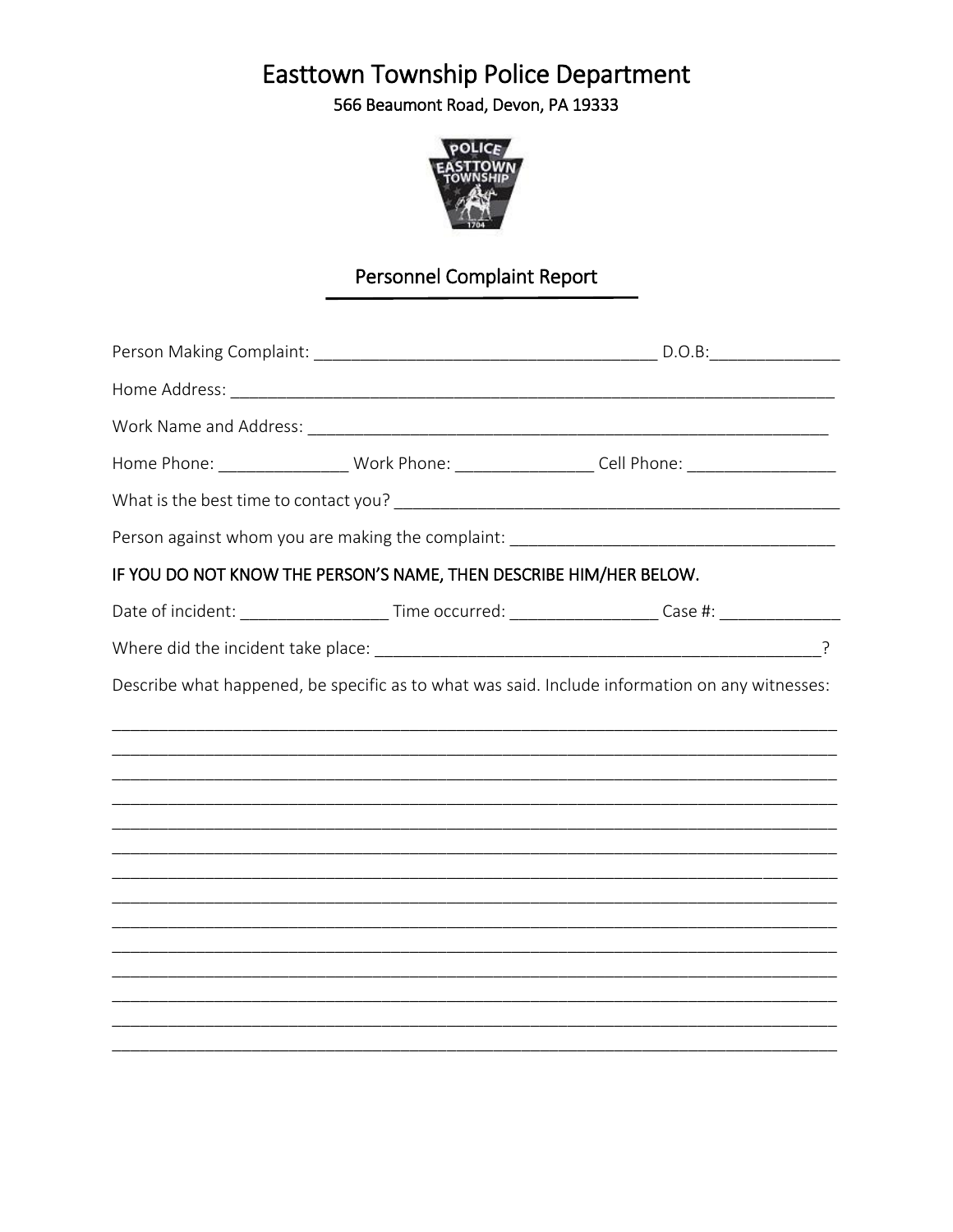| Personnel Complaint Report- Continuation |                                                                           |  |  |  |  |  |
|------------------------------------------|---------------------------------------------------------------------------|--|--|--|--|--|
|                                          | Page___________ of _______________<br>COPY IF ADDITIONAL PAGES ARE NEEDED |  |  |  |  |  |
|                                          |                                                                           |  |  |  |  |  |
|                                          |                                                                           |  |  |  |  |  |
|                                          |                                                                           |  |  |  |  |  |
|                                          |                                                                           |  |  |  |  |  |
|                                          |                                                                           |  |  |  |  |  |
|                                          |                                                                           |  |  |  |  |  |
|                                          |                                                                           |  |  |  |  |  |
|                                          |                                                                           |  |  |  |  |  |
|                                          |                                                                           |  |  |  |  |  |
|                                          |                                                                           |  |  |  |  |  |
|                                          |                                                                           |  |  |  |  |  |
|                                          |                                                                           |  |  |  |  |  |
|                                          |                                                                           |  |  |  |  |  |
|                                          |                                                                           |  |  |  |  |  |
|                                          |                                                                           |  |  |  |  |  |
|                                          |                                                                           |  |  |  |  |  |
|                                          |                                                                           |  |  |  |  |  |
|                                          |                                                                           |  |  |  |  |  |
|                                          |                                                                           |  |  |  |  |  |
|                                          |                                                                           |  |  |  |  |  |
|                                          |                                                                           |  |  |  |  |  |
|                                          |                                                                           |  |  |  |  |  |
|                                          |                                                                           |  |  |  |  |  |
|                                          |                                                                           |  |  |  |  |  |
|                                          |                                                                           |  |  |  |  |  |
|                                          |                                                                           |  |  |  |  |  |
|                                          |                                                                           |  |  |  |  |  |
|                                          |                                                                           |  |  |  |  |  |
|                                          |                                                                           |  |  |  |  |  |
|                                          |                                                                           |  |  |  |  |  |
|                                          |                                                                           |  |  |  |  |  |
|                                          |                                                                           |  |  |  |  |  |
|                                          |                                                                           |  |  |  |  |  |
|                                          |                                                                           |  |  |  |  |  |
|                                          |                                                                           |  |  |  |  |  |
|                                          |                                                                           |  |  |  |  |  |
|                                          |                                                                           |  |  |  |  |  |
|                                          |                                                                           |  |  |  |  |  |
|                                          |                                                                           |  |  |  |  |  |
|                                          |                                                                           |  |  |  |  |  |
|                                          |                                                                           |  |  |  |  |  |
|                                          |                                                                           |  |  |  |  |  |
|                                          |                                                                           |  |  |  |  |  |